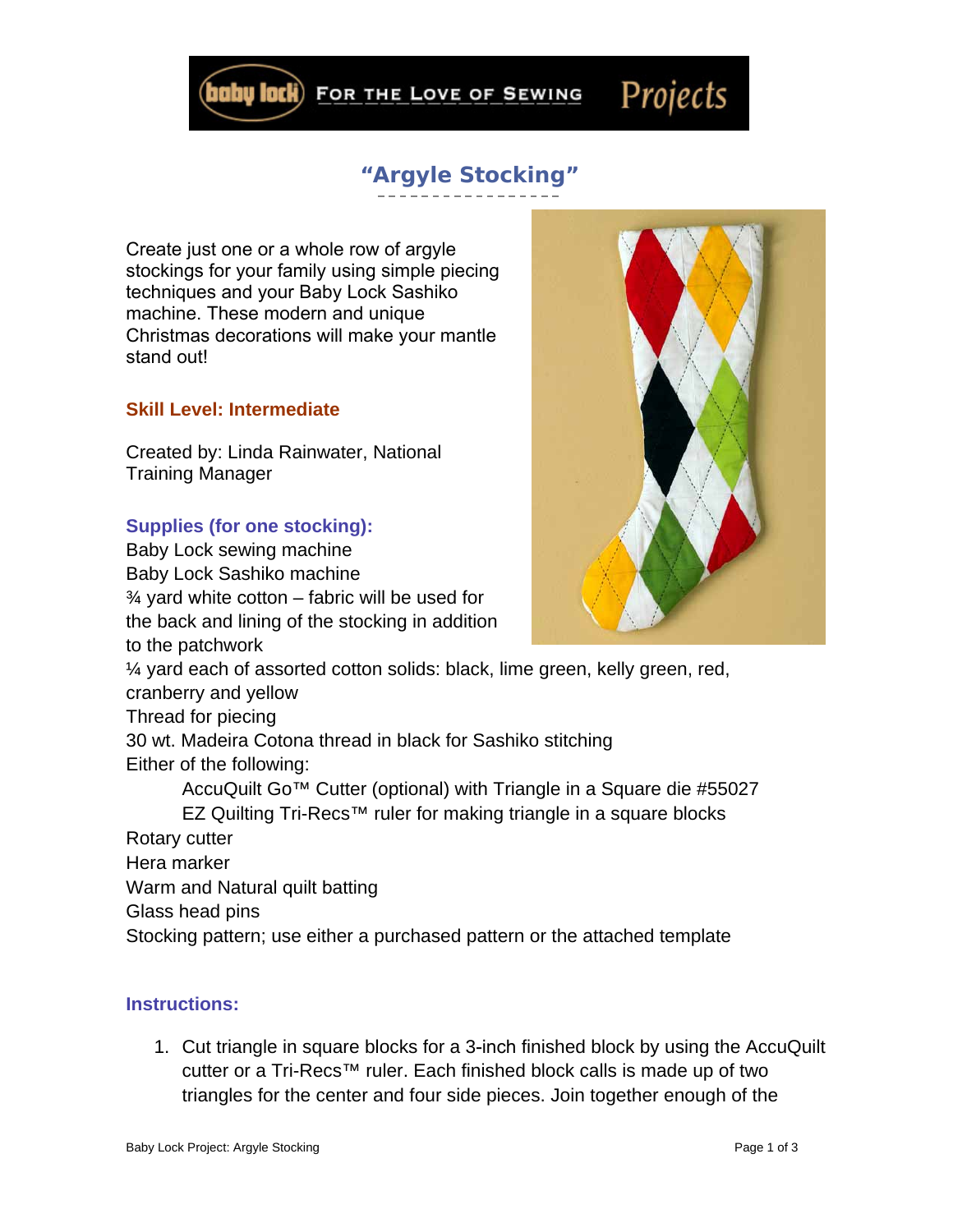finished blocks to create a piece of fabric large enough to accommodate your stocking.

- 2. Stitch all sections together and press sections to the darker fabrics using a ¼-inch seam allowance.
- 3. Lay stocking fabric over the pieced fabric. Pin in place and cut around edges
- 4. Stitch a scant ¼-inch seam around the entire edge of the stocking to hold all pieces together. Don't skip this step! It's important since it will prevent your stocking pieces from stretching out of shape or for the seams from unraveling.
- 5. Lay the pieced stocking front on top of a piece of batting and pin to hold. Trim away excess batting.
- 6. Using a Hera marker, impress lines into the fabric, following the angles of the blocks. Use the photo above for reference.
- 7. Wind a bobbin with the 30wt. Cotona thread. Following the instructions for your Sashiko, stitch on the lines you made in step 6, by going through the batting. As an alternative, you may stitch in the ditch of the triangle units or you can even make a traditional quilting stitch by hand, it will just take longer!
- 8. When the stitching is finished, turn the stocking face down on some of the remaining white fabric. Cut three additional pieces of the stocking shape. Two will be used as the lining and the third will be the stocking back.
- 9. If desired, continue stitching lines on the reverse of the stocking, remembering to put it on top of a piece of batting also. Quilt or hand stitch to hold all layers in place.
- 10. Create a hanging loop for the stocking by making a fabric tube ½-inch wide by 6 inches long. Tack in place at the top edge of the back of the stocking.



**DO YOU HAVE THE INSIDE THREAD?** Exclusive discounts, projects, promotions, tips from Nancy Zieman and more...



- 11. Lay one lining piece, right sides together on top of the stocking. Take the remaining lining piece and lay it on top of the stocking back. Stitch the lining to the stocking front along the top edge with a  $\frac{1}{4}$ " seam allowance. Do the same to the back/lining pieces.
- 12. Understitch the lining pieces for both stocking sections.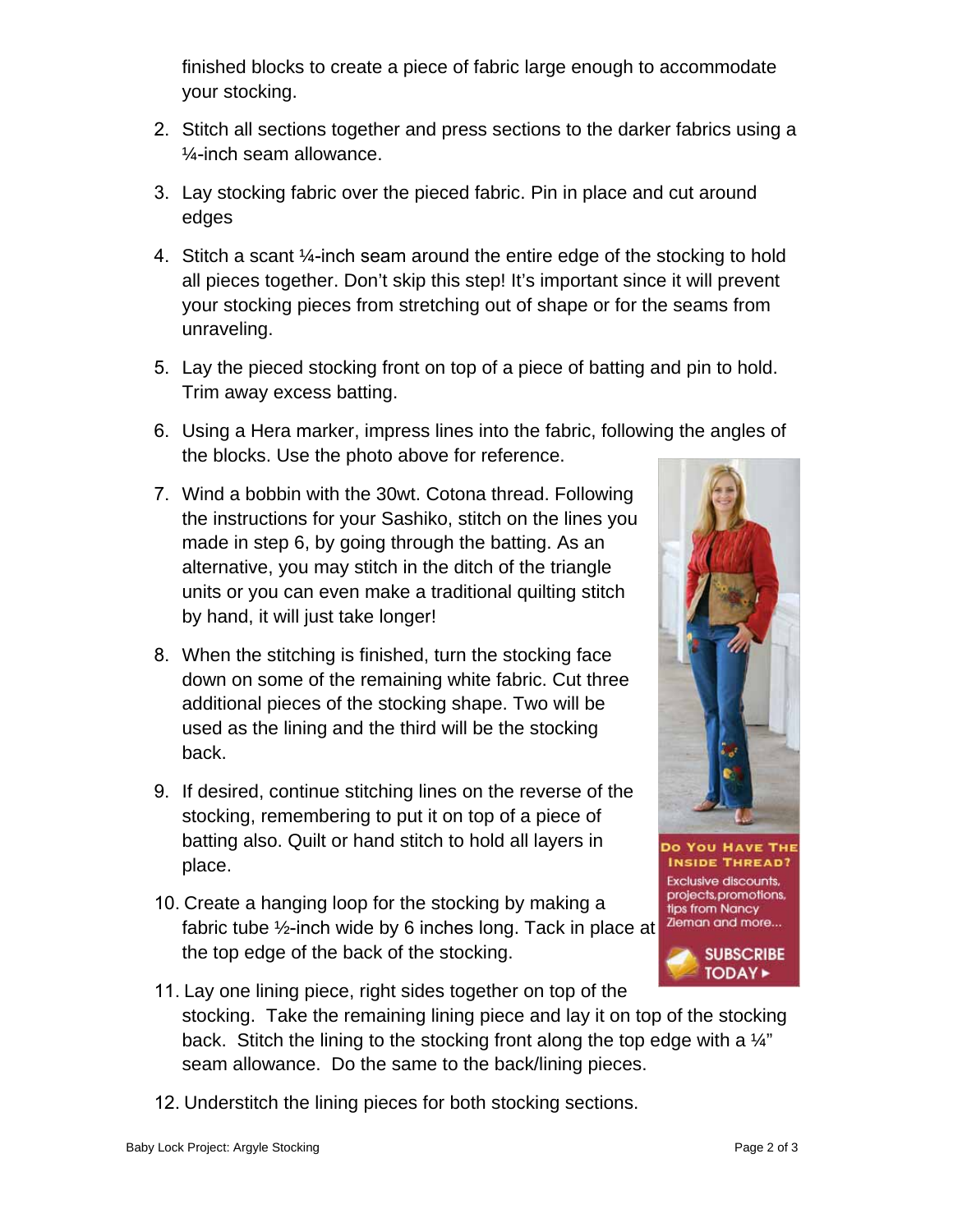13. Open up the stocking front with the lining attached and lay it on a table, right side up. Take the stocking and the attached lining back and lay it on top of the stocking front right sides together.





14. Stitch all the way around the stocking, joining the front to the back and both lining pieces together with a  $\frac{1}{4}$ -inch seam allowance. Begin along the flat part at the bottom of the lining fabric and continue all the way around the stocking, leaving about 3 inches unstitched. Turn the finished pieces, pulling the stocking through the opening and then tuck the lining into the front of the stocking.



15. Close up the lining by hand stitching it closed. Enjoy!

For other exciting projects like this one, visit our Web site at [www.babylock.com](http://www.babylock.com/)